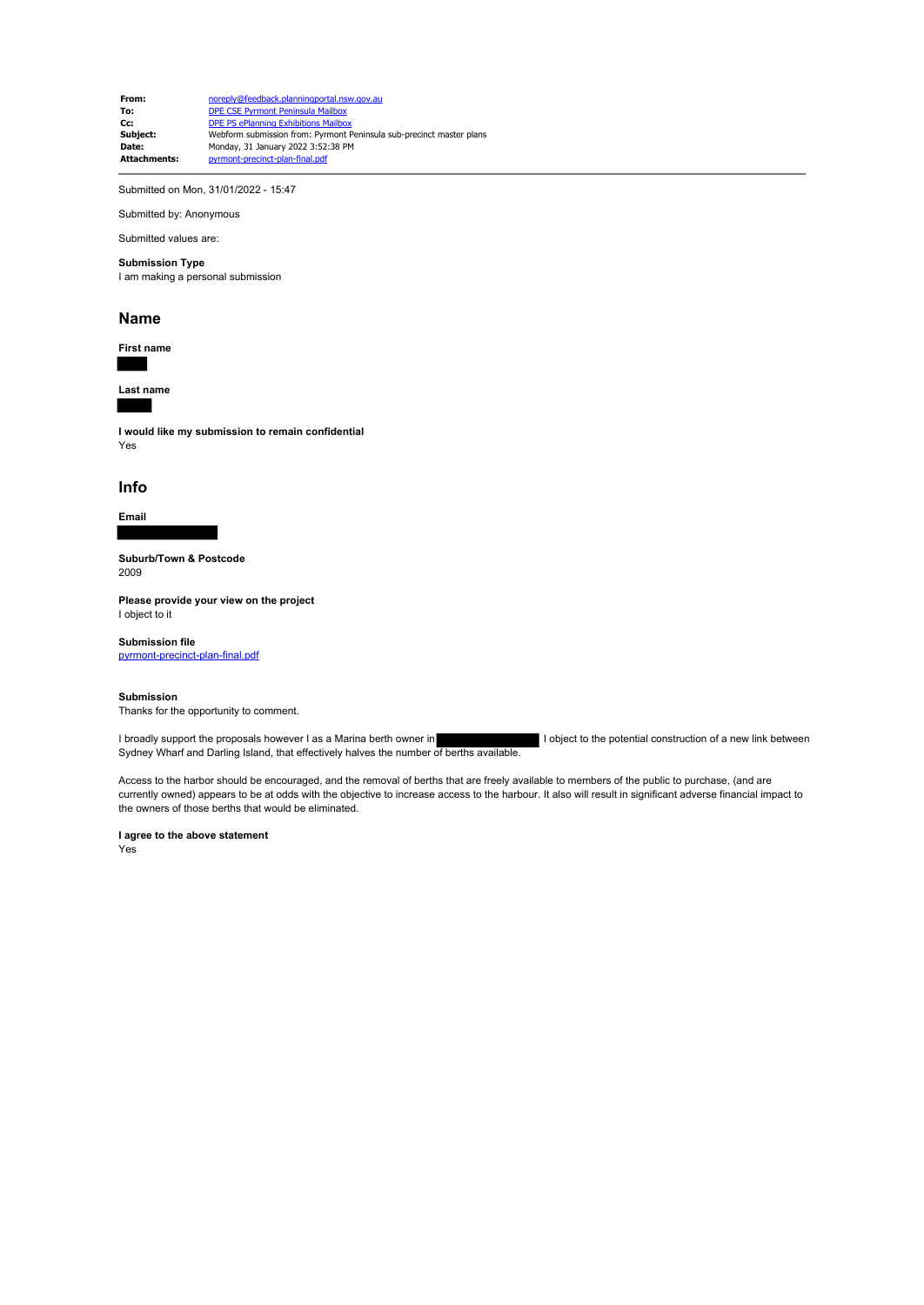I refer to the Pyrmont Peninsular sub-precinct master plans currently on exhibit, and wish to express my objection to certain proposals for the Darling Island sub-precinct.

I am a resident in Sydney Wharf, and elements of the proposals will have a significantly adverse impact on the quality of the life of my family and neighbours in terms of noise and safety.

I note the first statement in the relevant section 4.3 is:-

'*Darling Island is a mixed use recreational, cultural and entertainment destination.'*

This statement ignores the fact that there is a significant residential community housed in the sub-precinct, particularly on Sydney Wharf and Darling Island.

Accordingly the proposal evidences a total lack of consideration for residents in the precinct. I note almost all of this residential population has arisen from new developments that have, to date, been encouraged by the Government over the last 15 or so years as a means of instilling a community feel and source of economic activity to the area.

This lack of consideration is supported by page 60 of the plan '*Darling Island Character and experience'*, which makes no reference at all to the existence of a substantial residential community.

Particularly inappropriate is the objective to create *'a destination for 24 hour events'* in the vicinity of Pyrmont Park, incorporating a '*water event space'*. The intention to create an '*entertainment and culture driven landscape'* when this area is has a significant residential community appears ill-conceived.

Of particular concern is the proposal for Pyrmont Bay to '*Establish better connections to the Pyrmont Bay wharf fingers'*, potentially via a new bridge between Sydney Wharf and Darling Island, (as per '*Secondary Foreshore Route', 'Pyrmont Bay pier connection'* and *'Establish better connections to the Pyrmont Bay Wharf Fingers'*).

This plan, seems to provide no discernible benefit as foreshore access is already plentiful.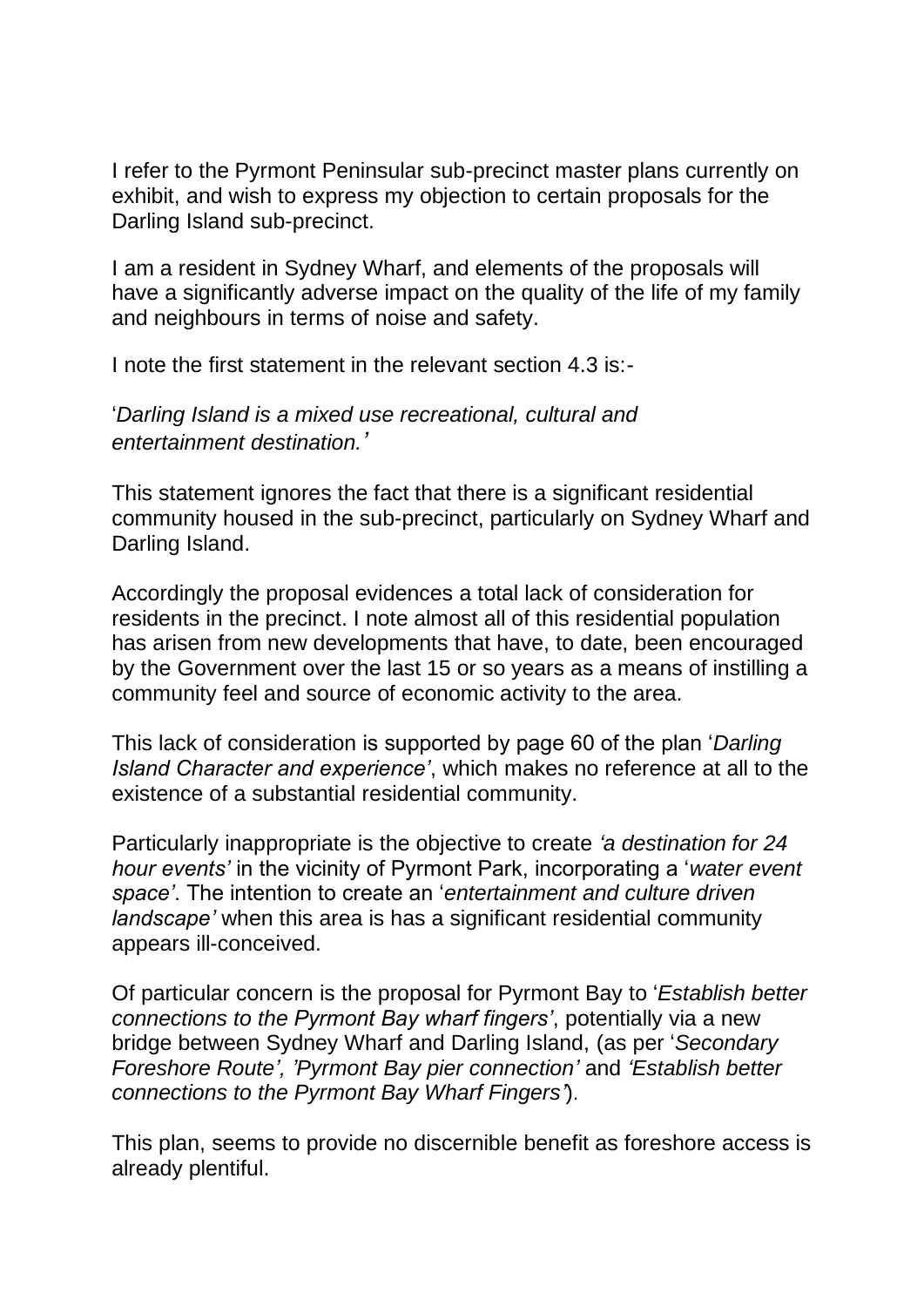The wharf promenades are already very popular routes for walkers, joggers, and cyclists, and are accessible directly from a number of separate foreshore points, including Pyrmont Park, Metcalf Park and surrounding walkways and roads.

There does not appear to be any impediment to accessing the character of the wharfs that would support the building of a new structure to deface a historic waterway.

The proposal option for a new bridge structure between Darling Island and Sydney Wharf will however result in the following significant negative impacts:-

- Increased noise and foot traffic delivered to Sydney Wharf and Darling Island residential areas arising from a 24 hour entertainment precinct, especially the water event space.
- Metcalf Park is an open separation zone between the commercial and residential component of Darling Island, and is heavily used by the community. I note also the only off leash dog park in the subprecinct. Encouraging a '24 hour economy' is completely inappropriate for this recreational area.
- I note that as a result of its central location, residents in Sydney Wharf currently require 24 hour, 7 days per week security, usually in the form of at least one individual present on the Wharf. Increasing 24 hour activity on the Wharf will only add to the safety concerns for residents.
- Reduced marina capacity by approximately half, thereby reducing access to the harbour to members of the public. Berths of the size in this marina are already a scarce resource on the harbour, and their removal appears contrary to the objective of making the area a more attractive and vibrant area, and providing improved access to the harbour.

The affected Marina berths have been leased to members of the public, and removing the berths will have substantial negative economic impact to lease holders, unless compensated by the Government.